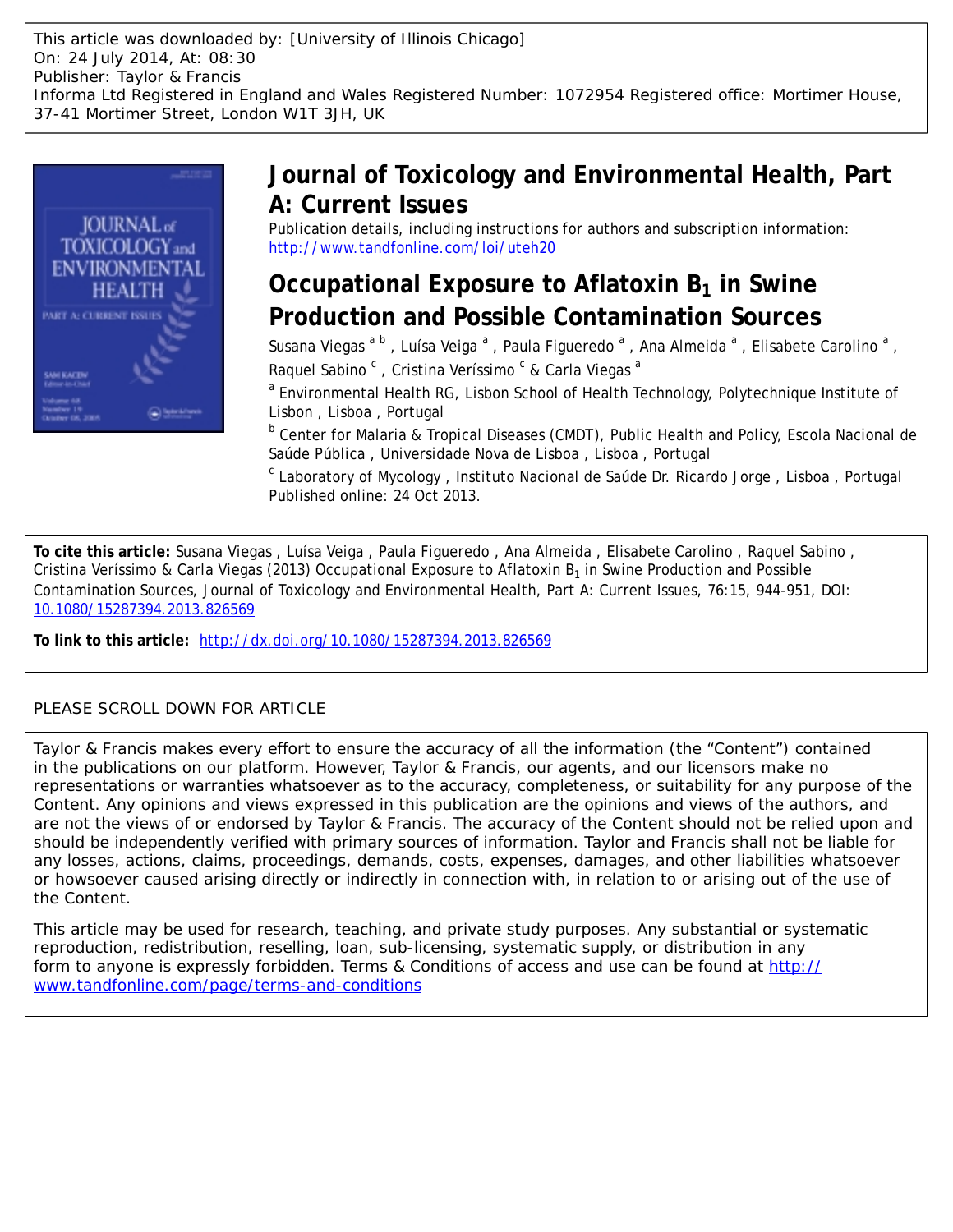*Journal of Toxicology and Environmental Health, Part A*, 76:944–951, 2013



## **OCCUPATIONAL EXPOSURE TO AFLATOXIN B1 IN SWINE PRODUCTION AND POSSIBLE CONTAMINATION SOURCES**

## **Susana Viegas1,2, Luísa Veiga1, Paula Figueredo1, Ana Almeida1, Elisabete Carolino1, Raquel Sabino3, Cristina Veríssimo3, Carla Viegas1**

1Environmental Health RG, Lisbon School of Health Technology, Polytechnique Institute of Lisbon, Lisboa, Portugal

2Center for Malaria & Tropical Diseases (CMDT), Public Health and Policy, Escola Nacional de Saúde Pública, Universidade Nova de Lisboa, Lisboa, Portugal

3Laboratory of Mycology, Instituto Nacional de Saúde Dr. Ricardo Jorge, Lisboa, Portugal

**Although the adverse health consequences of ingestion of food contaminated with aflatoxin B1 (AFB1) are known, relatively few studies are available on the adverse effects of exposure in occupational settings. Taking this into consideration, our study was developed aiming to elucidate the possible effects of occupational exposure to AFB1 in Portuguese swine production** facilities using a specific biomarker to assess exposure to AFB<sub>1</sub>. In total, 28 workers partici**pated in this study, providing blood samples, and a control group (***n* **<sup>=</sup> 30) was composed of subjects without any type of agricultural activity. Fungal contamination was also studied by conventional methods through air, surfaces, and new and used floor coverage. Twenty-one workers (75%) showed detectable levels of AFB1 with values ranging from** *<***1 ng***/***ml to** 8.94 ng/ml and with a mean value of 1.91  $\pm$  1.68 ng/ml. In the control group, the AFB<sub>1</sub> val**ues were all below 1 ng***/***ml. Twelve different** *Aspergillus* **species were identified.** *Aspergillus versicolor* **presented the highest airborne spore counts (3210 CFU***/***m3) and was also detected in higher values in surfaces (>300 CFU/cm<sup>2</sup>). Data indicate that exposure to AFB<sub>1</sub> occurs in swine barns, and this site serves as a contamination source in an occupational setting.**

Swine confinement buildings are prone to contamination with fungi and their metabolites (Attwood et al., 1987). Studies normally performed in swine farms involve high dust aerosolization (Kim et al., 2008), and consequently result in wide spread of fungi and their metabolites, such as volatile organic compounds and mycotoxins (Milner, 2009; Tsapko et al., 2011; May et al., 2012).

Aflatoxin  $B_1$  (AFB<sub>1</sub>) is the most prevalent aflatoxin, usually found in cases of aflatoxicosis, and is responsible for acute toxicity, chronic toxicity, carcinogenicity, teratogenicity, genotoxicity, and immunotoxicity (Lizárraga-Paulín et al., 2011). This mycotoxin is activated by cytochromes P-450 to AFB<sub>1</sub>-8,9-exoepoxide and AFB1-8,9-*endo*-epoxide, but it is the *exo*-epoxide that binds to DNA to form the predominant 8,9-dihydro-8-(*N*7-guanyl)- 9-hydroxy-AFB<sub>1</sub> (AFB<sub>1</sub>-N7-Gua) adduct (Iyer et al., 1994).  $AFB_1-N7$ -Gua is the metabolite that confers the mutagenic properties of the compound (Gopalakrishnan et al., 1990). Although investigations concerning food and feed contamination by  $AFB<sub>1</sub>$  were reported, only a small number of studies examined

Received 1 June 2013; accepted 14 July 2013.

Developing this study would not have been possible without the assistance of the Portuguese Ministry of Agriculture, the Portuguese Ministry of Health, and also swine farmers. Financial support given by the Portuguese Authority of Working Conditions and Lisbon School of Health Technology was essential to the development of this research project.

Address correspondence to Susana Viegas, School of Health Technology of Lisbon*/* Institute Polytechnic of Lisbon, Av. D João II 4.69.01, Lisboa 1990-096, Portugal. E-mail: Susana.viegas@estesl.ipl.pt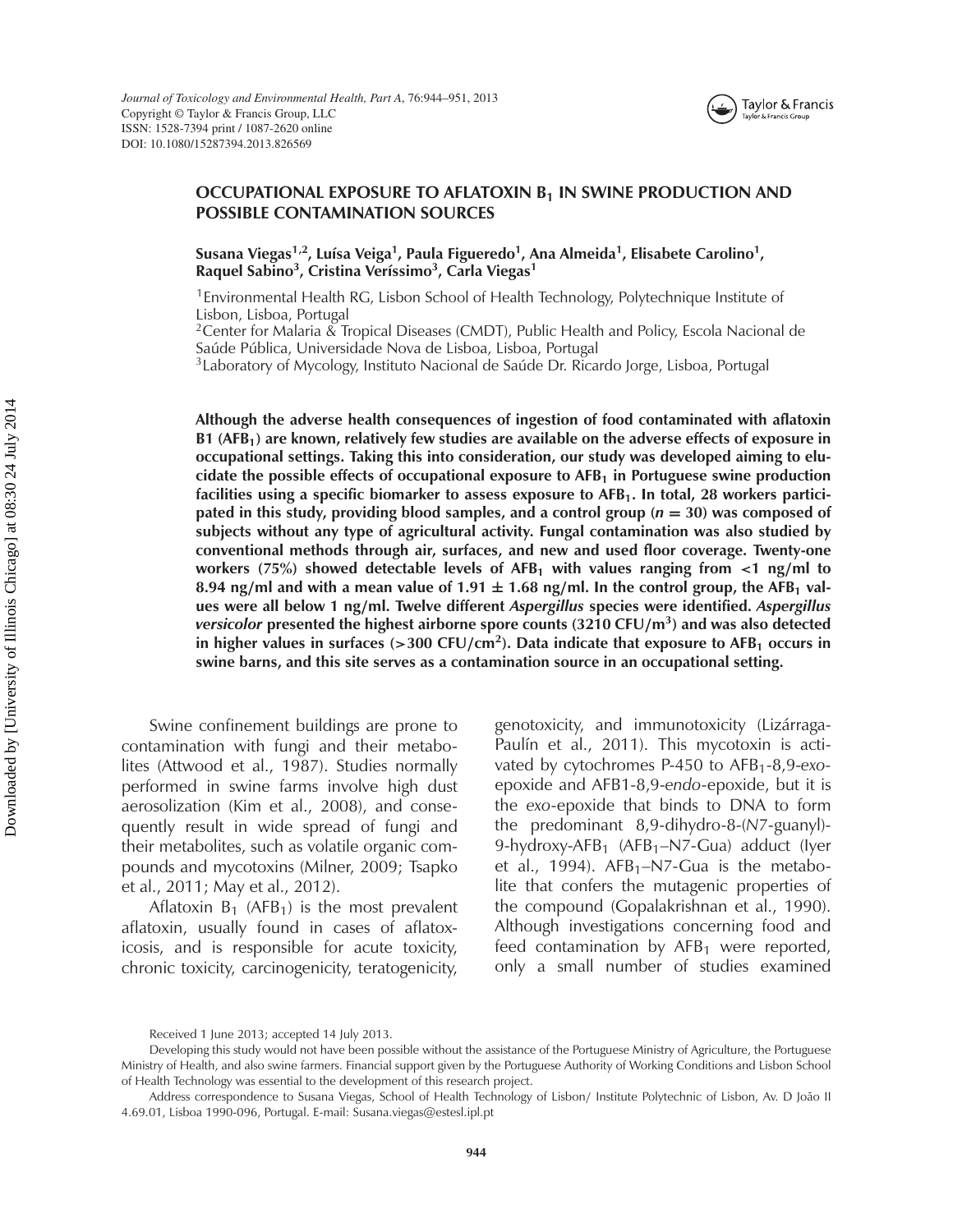mycotoxins exposure consequences in occupational settings (Halstensen, 2008). Under most conditions, the level of exposure to mycotoxins due to inhalation is lower compared to oral intake. However, it is important to consider that workers can be occasionally exposed to high airborne levels of mycotoxins during certain operations (Halstensen et al., 2004; Mayer et al., 2008; Degen, 2008; Cleave et al., 2010; Harting et al., 2012; May et al., 2012).

Inhalation of certain mycotoxins may be more harmful than oral exposure and combined exposure to multiple mycotoxins may occur, which may enhance adverse effects (Degen, 2011). Our knowledge in understanding the potential effects of inhaled mycotoxins is based essentially on animal studies and in vitro investigations, and extrapolation of such findings to humans is complex and needs to be viewed with caution (Mayer et al., 2008).

Epidemiological data noted that pulmonary exposure to  $AFB<sub>1</sub>$  was associated with an increase in lung tumor incidence (Hayes et al., 1984). More recently, Yanga and colleagues  $(2012)$  demonstrated that AFB<sub>1</sub> is activated in the lung by CYP2A13, subsequently to form  $AFB<sub>1</sub>$ –DNA adducts, and induced cytotoxicity and apoptosis via the mitochondrial signaling pathway. Considering the lack of studies on occupational exposure to mycotoxins in agricultural settings, the carcinogenic potential of  $AFB<sub>1</sub>$ , and recently confirmed occupational exposure to  $AFB<sub>1</sub>$  in poultry farms being reported (Viegas et al., 2012), this study was developed aimed to assess  $AFB<sub>1</sub>$  exposure in workers from swine production farms in Portugal.

## **MATERIALS AND METHODS**

## **Detection of AFB<sub>1</sub> in Serum of Swine Workers**

In order to assess occupational exposure to  $AFB<sub>1</sub>$ , a biomarker of internal dose that measures  $AFB<sub>1</sub>$  in serum was used in order to provide data regarding recent exposure to  $AFB<sub>1</sub>$ and also its level of intensity. This approach may be useful for rapid screening of samples for acute exposures and also reflects chronic exposure in a way that is not available from other markers such as the aflatoxin–*N*7-guanine adduct in urine (Leong et al., 2012).

Twenty-eight workers from seven swine farms studied were enrolled in this study. As no apparent information was available on  $AFB<sub>1</sub>$ background levels for the Portuguese population, a control group ( $n = 30$ ) was included. This group was composed of subjects who conducted administrative tasks in an educational institution without any type of agricultural exposure. All participants signed a consent form and were provided with the study protocol.

#### **Blood Sample Preparation**

All blood samples were subjected to centrifugation to obtain serum stored at –20◦C until analysis. Five hundred microliters of serum was incubated for 18 h at 37<sup>°</sup>C with pronase (Calbiochem, 50 U per 5 mg protein) before application to pre-wet C18 column (RIDA C18 column, R-Biopharm). The column was washed with 5 ml 5% methanol to remove small peptides and amino acids. The fraction containing aflatoxin was eluted with 80% methanol, which was posteriorly evaporated under a nitrogen stream and diluted to reach a 10% methanol solution. The eluate was then applied to an immunoaffinity aflatoxin column (Easi-Extract Aflatoxin; R-Biopharm) and the aflatoxin-containing fraction was eluted with 1 ml methanol in phosphate buffer 0.1 *M*, pH 7.4 (1:1), after rinsing the column with phosphate-buffered saline (PBS).

## **ELISA Assay**

For  $AFB<sub>1</sub>$  quantification, the RIDASCREEN Aflatoxin B1 30*/*15 enzyme-linked immunosorbent assay (ELISA; R Biopharm) was used, and was calibrated with aflatoxin standards from 1 to 50 ng*/*ml. Values below 1 ng*/*ml were considered nondetectable since these are below the detection limit. For testing, samples or standards were pipetted into the wells already coated with capture antibodies directed against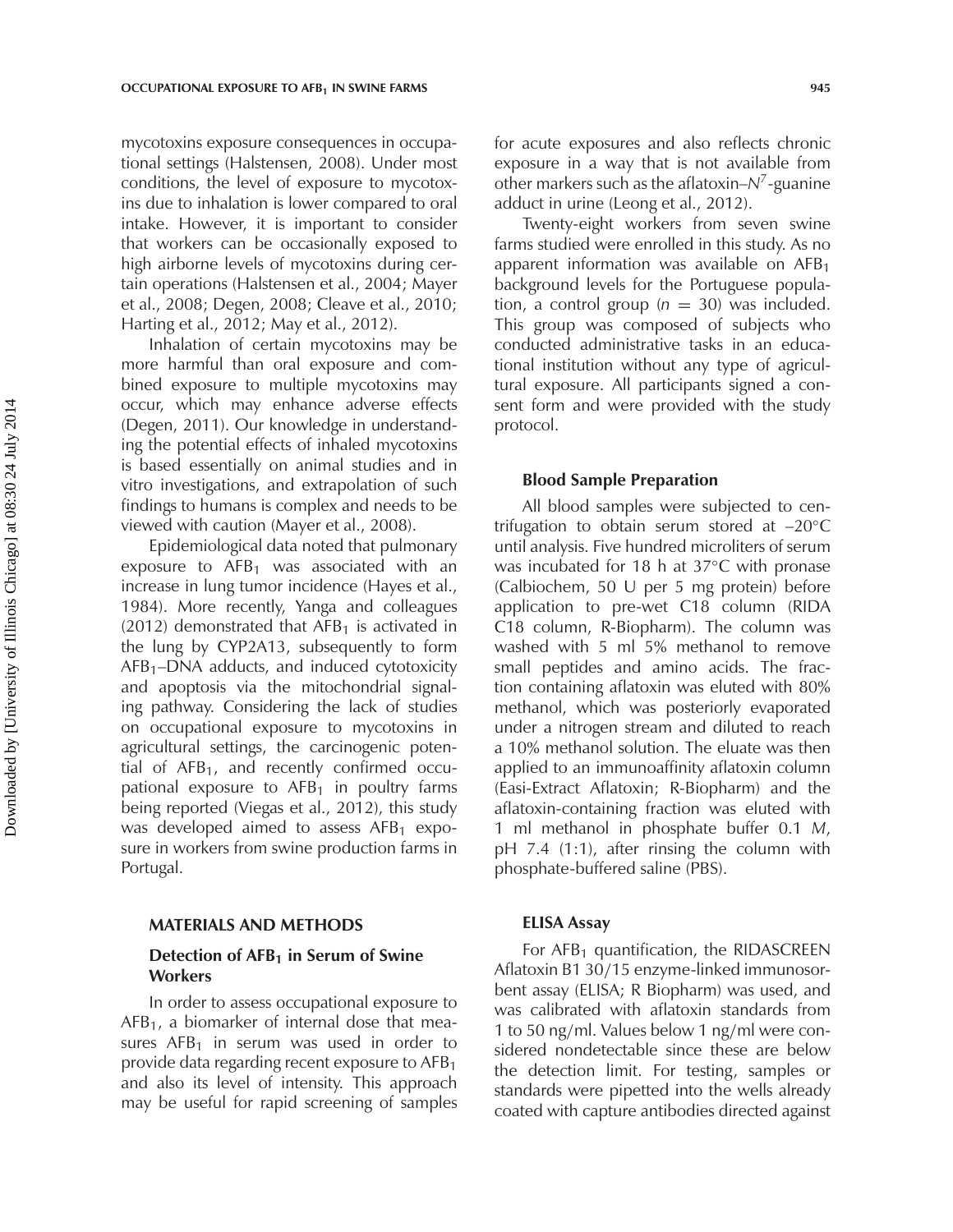anti-aflatoxin. Prior to the addition of  $AFB<sub>1</sub>$ antibody solution, AFB–enzyme conjugate was added. After 30 min of incubation, the wells were washed 3 times. Indicator color was obtained by adding a substrate*/*chromogenic solution to each well and the reaction was stopped after 15 min with a termination solution. Absorbance was measured at 450 nm and results were assessed with Ridasolf Win software version 1.73 (R Biopharm).

## **Determination of Environmental Fungal Contamination in Swine Farms**

Fungal contamination was studied by conventional methods through air, surfaces, and new and used floor covering (Table 1). Air samples from 7 swine farms were collected at 140 L*/*min, at 1 m height, onto malt extract agar supplemented with chloramphenicol (MEA). Air collection was also performed outside premises, since this is the place regarded as the reference. Surfaces samples of the same indoor sites were collected by swabbing the surfaces using a 10 by 10 cm square stencil disinfected with 70% alcohol solution between samples according to the International Standard ISO 18593–2004. The obtained swabs were then plated onto MEA.

Samples from floor coverage were also collected from four of seven swine farms. After lab processing and incubation of the collected samples, quantitative (colony-forming units [CFU]: CFU/m<sup>3</sup>, CFU/cm<sup>2</sup>, and CFU/g) and qualitative results were obtained, with identification of the isolated fungal species.

**TABLE 1.** Number of Samples Collected at Each Swine Farm

| Swine<br>farms | Number of<br>air samples | Number of<br>surfaces samples         | Number of<br>floor covering<br>samples |  |
|----------------|--------------------------|---------------------------------------|----------------------------------------|--|
|                | 12                       | 10 (6 from floor and<br>4 from walls) | 2                                      |  |
| R              | 11                       | 10 (from walls)                       | 2                                      |  |
| C              | 8                        | 7 (from walls)                        |                                        |  |
| D              | 8                        | 7 (from walls)                        | 1                                      |  |
| E              | 6                        | 5 (from walls)                        |                                        |  |
| F              |                          | 6 (from walls)                        |                                        |  |
|                |                          | 3 (from walls)                        | 2                                      |  |

For species identification, microscopic observations were performed using tease mount or Scotch tape mount and lactophenol cotton blue mount procedures. Morphological identification was achieved through macro- and microscopic characteristics according to Hoog et al. (2002).

#### **Statistical Analysis**

The Mann–Whitney test was applied to compare the two study groups: swine workers and controls. SPSS (Statistical Package for Social Sciences) 21.0 was used to perform all the statistical analysis.

#### **RESULTS**

#### **Aflatoxin B1 in Serum of Swine Workers**

Twenty-one workers (75%) showed detectable levels of  $AFB<sub>1</sub>$  with values ranging from *<*1 ng*/*ml to 8.94 ng*/*ml and with a mean value of 1.91 ± 1.68 ng*/*ml (Table 2). In the control group, the  $AFB<sub>1</sub>$  values were all below 1 ng/ml. Since the  $AFB<sub>1</sub>$  result is not a pure quantitative variable, it is considered an ordinal variable, which is the basis for using the nonparametric Mann–Whitney test to compare concentrations of  $AFB<sub>1</sub>$  between the two groups. When the concentration was less than 1 ng*/*ml, this was considered nondetectable. Significantly higher concentrations of mycotoxin were found in swine workers compared to controls.

#### **Environmental Fungal Contamination**

In the seven swine farms studied, *Aspergillus versicolor* presented the highest indoor spore counts (*>*2000 CFU*/*m3) and highest overall prevalence (40.5%), followed by *Scopulariopsis brevicaulis* (17%) and *Penicillium* sp. (14.1%) (Table 3). *Aspergillus versicolor* was also among the most frequent species in surfaces and new floor coverage. Within the *Aspergillus* genus, *A. versicolor* presented the highest airborne spore counts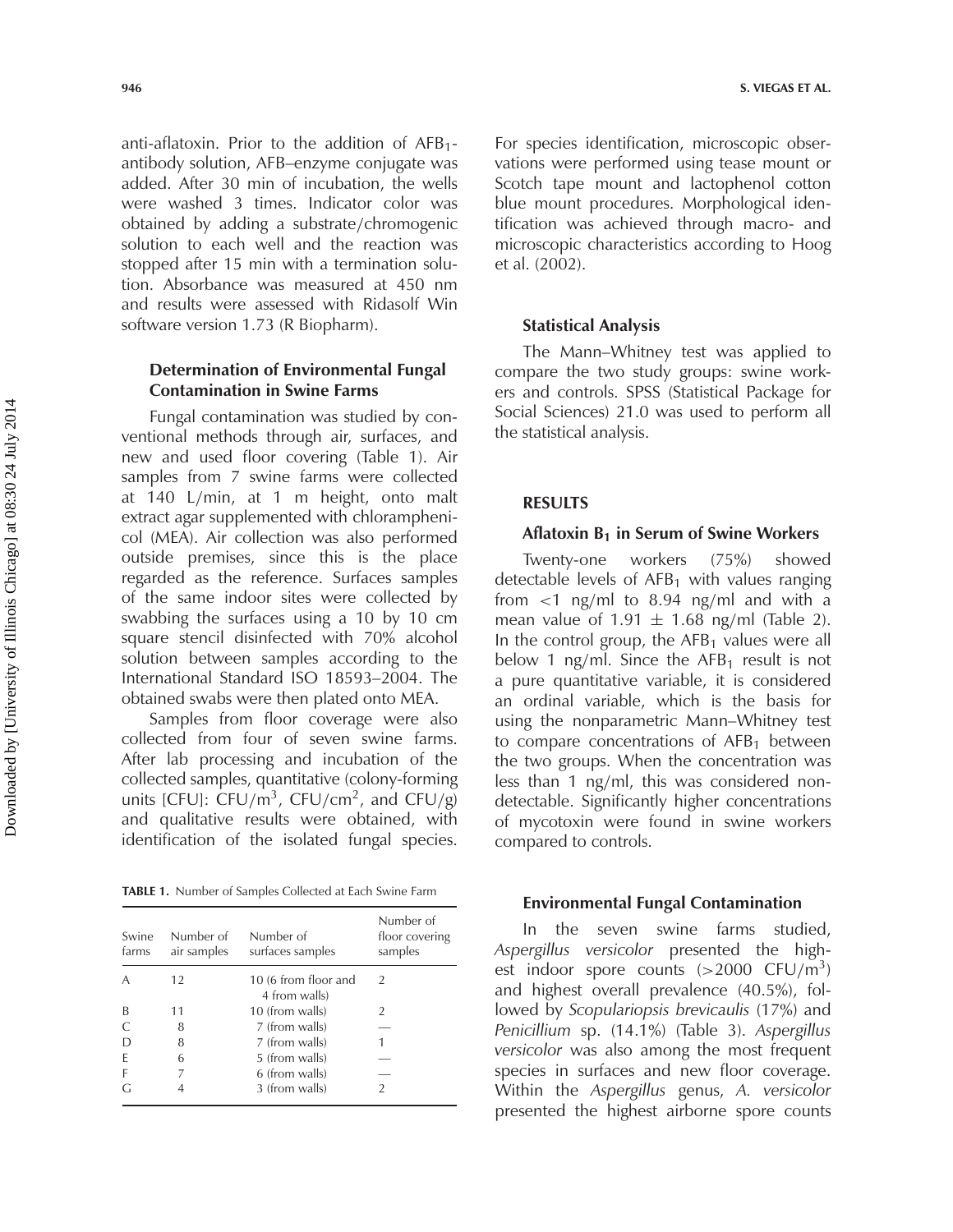#### **OCCUPATIONAL EXPOSURE TO AFB1 IN SWINE FARMS 947**

| Group           | n  | Range values and median | Mean rank | Mann-Whitney U |         |
|-----------------|----|-------------------------|-----------|----------------|---------|
| $AFB_1$ (ng/ml) |    |                         |           |                |         |
| Swine workers   | 28 | $<1-8.9$ 1.91           | 18.50     | 90.            | $-5.89$ |
| Control         | 30 | < ।                     | 41.29     |                |         |
| Total           | 58 |                         |           |                |         |

**TABLE 2.** Results of Mann–Whitney Test to Compare AFB<sub>1</sub> Between Swine Workers and Control Group

**TABLE 3.** Fungi Most Frequently Identified at Swine Farms

| Air                                                     | Frequency (%) Surfaces |                                                          | Frequency (%) covering | New floor                                             | Frequency (%) covering | Used floor                                     | Frequency (%)        |
|---------------------------------------------------------|------------------------|----------------------------------------------------------|------------------------|-------------------------------------------------------|------------------------|------------------------------------------------|----------------------|
| A. versicolor<br>S. brevicaulis<br>Penicillium sp. 14.1 | 40.5<br>17.0           | A. versicolor<br>Cladosporium sp. 22.4<br>S. brevicaulis | 26.6<br>17.5           | Chrysosporium sp.<br>Trichoderma sp.<br>A. versicolor | 38.5<br>28.0<br>14.0   | Mucor sp.<br>Geotrichum sp.<br>Trichoderma sp. | 25.1<br>20.6<br>18.3 |
| Others                                                  | 28.4                   | <b>Others</b>                                            | 33.5                   | Acremonium sp.<br>Others                              | 14.0<br>5.5            | Others                                         | 36.0                 |

*Note.* Adapted from Viegas et al. (2013).



**FIGURE 1.** *A. versicolor* distribution in the studied swine farms.

(*>*2000 CFU*/*m3) and highest overall prevalence (41.9%), followed by *A. flavus* and *A. fumigatus* (8.1%). This species presented as a differing distribution (CFU*/*m<sup>3</sup> and CFU*/*m2) at the seven swine farms analyzed (Figure 1).

#### **DISCUSSION**

According to L´etourneau and colleagues (2010), the presence of species like *A. versicolor* is sufficient to raise the risk of acquiring mycotoxicosis. Considering data in this study on fungal contamination and the presence of elevated concentrations of *A. versicolor* detected in swine farms through environmental sampling, this findings raises concerns that the workers of this occupational setting present are at increased risk for mycotoxicosis (L'étourneau et al., 2010). Data obtained showed 75% of the blood samples from swine farm workers displayed elevated  $AFB<sub>1</sub>$  levels and all individuals from the control group showed no detectable  $AFB<sub>1</sub>$  levels. Since no information on population background levels of  $AFB<sub>1</sub>$  is available in Portugal, this control group was included, enabling us to presume exclusion of exposure by diet of the swine workers.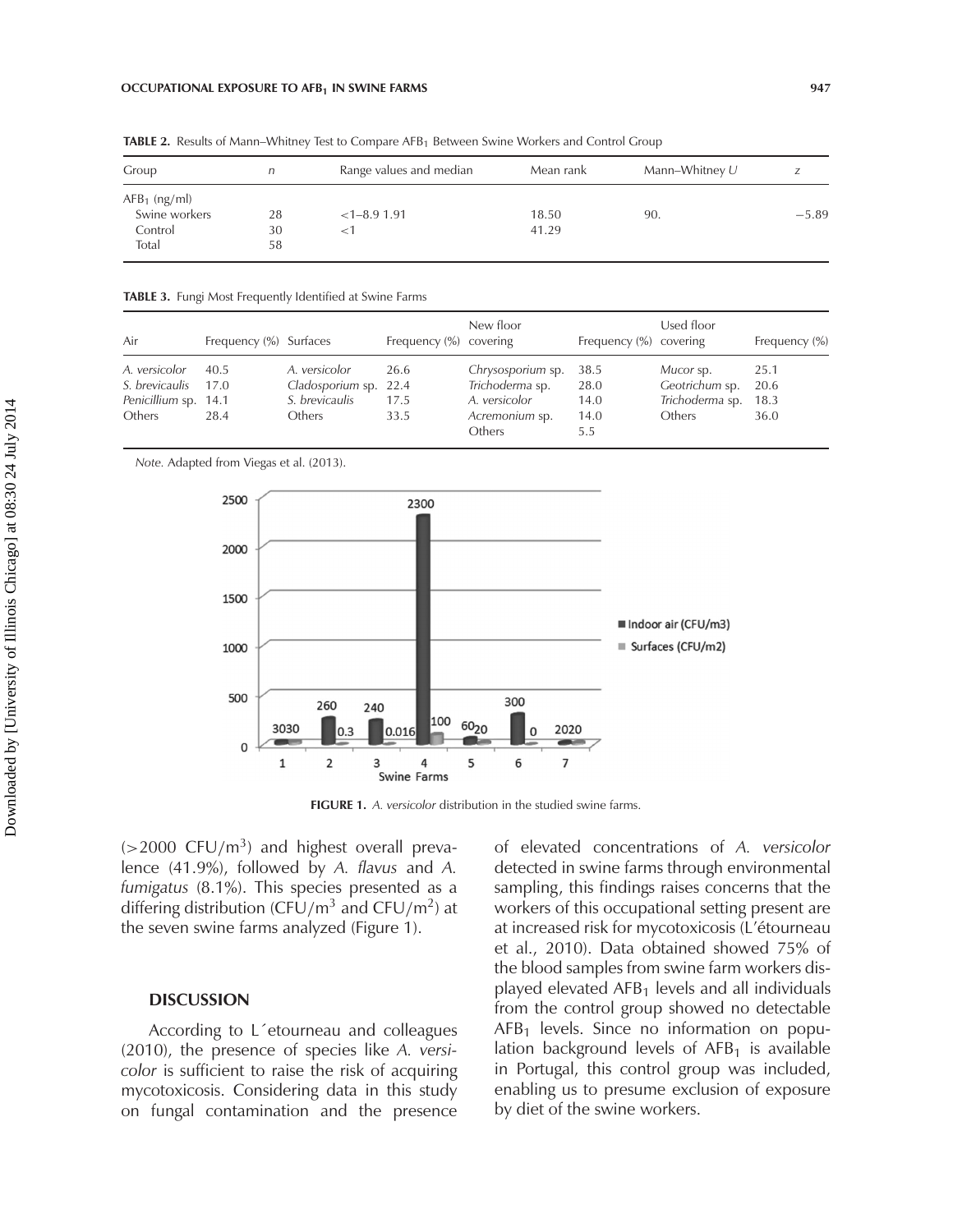There is currently little requirement for manual work in the systems of pig production because most of the procedures needed in confinement pig houses are done automatically. In Portugal, however, there are some activities that still need farmers' intervention, such as cutting piglets' tails and vaccination. Because of that, there is an increase in time spent in those places and, consequently, intensification of exposure to particulate matter (PM) (Viegas et al., 2013) and to  $AFB<sub>1</sub>$ . These may contribute to the higher levels of  $AFB<sub>1</sub>$  obtained in swine workers compared to poultry workers, who normally spend less time near the animals and within the pavilions (Viegas et al., 2012). In addition, this occupational setting may be related to high PM aerosolization, enhancing exposure to this mycotoxin (Kim et al., 2008). The characteristic of dust acting as a carrier of  $AFB<sub>1</sub>$  to the breathing zone and mouth has been well documented in other studies (Autrup et al., 1999; Brera et al., 2002). This was affirmed by the fact of PM was characterized in a range  $(5-10 \mu m)$  that may not be respirable, thus promoting exposure probably via the oral route rather than directly by inhalation. The PM characteristics in the swine farms studied (Viegas et al., 2013) and data published in other articles (Mc Donnell et al., 2008; Kim et al., 2008) support the same conclusion that exposure is by both the inhalation and oral routes.

Concerning fungal contamination data, some of the fungal isolates more frequently identified in air belong to *A. versicolor*, followed by *Scopulariopsis brevicaulis* and *Penicillium* sp. Similar results were reported by Jo and Kang (2005), where *Aspergillus* sp. and *Penicillium* sp. were also the most frequently found in swine barn air, and by Duchaine and colleagues (2000) with *Scopulariopsis, Aspergillus*, and *Penicillium* the most frequently recovered in summer and winter. It is noteworthy that sampling was taken only on one day in each farm, and variations in fungal contamination are expected. Nevertheless, the prevalent genera noted are common in several studies (Jo and Kang, 2005; Duchaine et al., 2000). All seven swine farms showed high counts of *A. versicolor* in air and on surfaces, with surfaces less susceptible to variation to fungal concentration than air, since it is harder to deactivate spores on surfaces than in the air (Burton et al., 2008). This may account for less variation regarding fungal contamination in this setting.

Sterigmatocystin, a mycotoxin produced by A. versicolor, is not cytotoxic by itself, but, similar to  $AFB<sub>1</sub>$ , becomes carcinogenic after activation in the liver by the cytochrome P-450 monooxygenase (McConnell and Garner, 1994; Nielsen, 2003). In addition to these toxic properties, sterigmatocystin also acts as a potent inhibitor of tracheal ciliary movement (Nielsen, 2003). Consequently, exposure to multiple mycotoxins needs to be considered and interactions may occur, modifying and potentiating adverse health effects.

There are specific sources of  $AFB<sub>1</sub>$  in this setting that need to be considered. High contamination of swine feed has been well documented (Kabak et al., 2007; Simas et al., 2007; Pereyra et al., 2011; Gerbaldo et al., 2011; Gowda et al., 2013; Asurmendi et al., 2013). This may result in direct exposure of workers when they handle the feed that is given to the animals. Further, the production of this mycotoxin is released during feed harvesting, storage, and*/*or transport, due to the high temperature and humidity (Abramson et al., 1999; Cotty and Jaime-Garcia, 2007; Gerbaldo et al., 2011; Pereyra et al., 2011). A recent study of 53 Danish swine farms demonstrated that handling of feeding materials was the task that resulted in higher exposure to PM and increased the exposure by 17% (Basinas et al., 2013). Further, mycotoxins may be present in the environment or feed long after death and disintegration of the producer (Halstensen 2008; Alborch et al. 2011). This might explain how swine workers demonstrated high levels of  $AFB_1$  exposure while the fungal load produced by *A. flavus* was low in the swine farms considered.

Taking into consideration all aspects regarding exposure—high exposure occurs during some specific tasks, is related to different factors, and  $AFB<sub>1</sub>$  is a genotoxic carcinogen—it would seem appropriate to apply the ALARA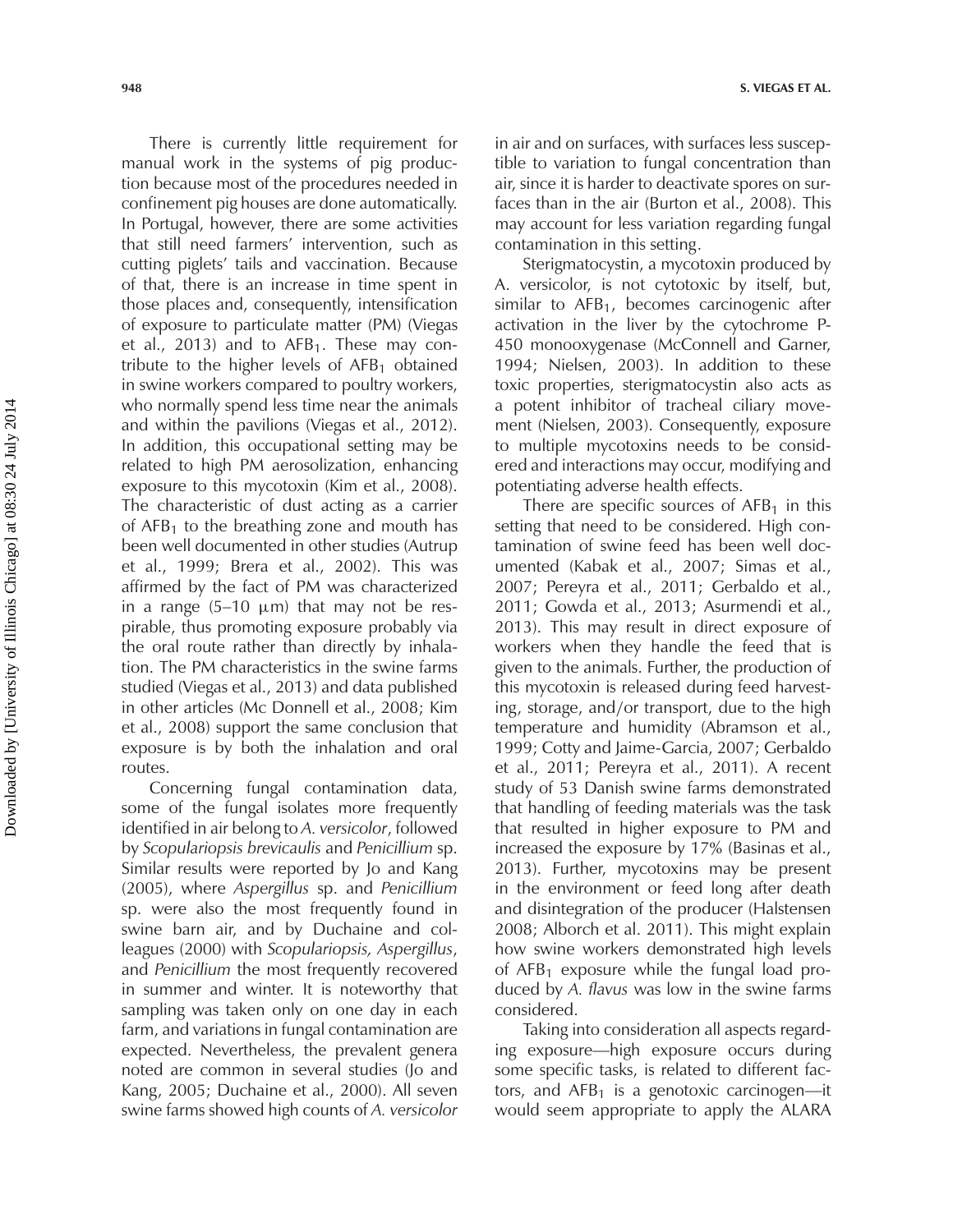principle, which implies keeping exposure to carcinogenic substances at the lowest achievable level (ALARA  $=$  as low as reasonably achieved). This may be accomplished through some specific measures: (1) Perform regular survey of toxinogenic strains and aflatoxins to identify and assess contamination sources (feed, air, litter, etc.); (2) monitor potential indoor sources of fungal contamination and spread; and finally, (3) define health surveillance programs oriented for swine workers to detect health changes that may be related with this specific risk factor.

#### **CONCLUSIONS**

Data indicate that exposure to  $AFB<sub>1</sub>$  occurs in swine barns and may be related to different causes and contamination sources. Preventive and protective measures need to be developed to avoid exposure to this carcinogenic agent.

### **REFERENCES**

- Abramson, D., Hulasareb, R., Whitea, N. D. G., Jayasb, D. S., and Marquardt, R. R. 1999. Mycotoxin formation in hulless barley during granary storage at 15 and 19% moisture content. *J. Stored Products Res*. 35: 297–305.
- Alborch, L., Bragulat, M. R., Abarca, M. L., and Cabañes, F. J. 2011. Effect of water activity, temperature and incubation time on growth and ochratoxin A production by *Aspergillus niger* and *Aspergillus carbonarius* on maize kernels. *Int. J. Food Microbiol*. 147: 53–57.
- Asurmendi, P., Barberis, C., Dalcero, A., Pascual, L., and Barberis, L. 2013. Survey of *Aspergillus* section Flavi and aflatoxin B1 in brewer's grain used as pig feedstuff in Córdoba, Argentina. *Mycotoxin Res*. 29: 3–7.
- Attwood, P., Ruigewaard, R., Versloot, P., Dewit, R., Heederik, D., and Boleij, J.1987. A study of the relationship between airborne contaminants and environment factors in Dutch swine confinement buildings. *Am. Ind. Hyg. Assoc. J*. 48: 745–751.
- Autrup, J., Schmidt, J., Seremet, T., and Autrup, H. 1991. Determination of exposure to aflatoxins among Danish workers in animal feed production through the analysis of aflatoxin 81 adducts to serum albumin. *Scand. J. Work Environ. Health* 17: 436–440.
- Basinas, I., Schlünssen, V., Takai, H., Heederik, D., Omland, Ø., Wouters, I. M., Sigsgaard, T., and Kromhout, H. 2013. Exposure to inhalable dust and endotoxin among Danish pig farmers affected by work tasks and stable characteristics. *Ann. Occup. Hyg*. 1–15, doi: 10.1093/annhyg/met029.
- Brera, C., Caputi, R., Miraglia, M., Iavicoli, I., Salerno, A., and Carelli, G. 2002. Exposure assessment to mycotoxins in workplaces: Aflatoxins and ochratoxin A occurrence in airborne dusts and human sera. *Microchem*. *J*. 73: 167–173.
- Burton, N., Adhikari, A., Iossifova, Y., Grinshpun, S., and Reponen, T. 2008. Effect of gaseous chlorine dioxide on indoor microbial contaminants. *J. Air Waste Manage. Assoc*. 58: 647–656.
- Cleave, J., Willson, P. J., Town, J., and Gordon, J.R. 2010. Fractionation of swine barn dust and assessment of its impact on the respiratory tract following repeated airway exposure. *J. Toxicol. Environ. Health A* 73: 1090–1101.
- Cotty, P. J. 2007. Jaime-Garcia, R. Influences of climate on aflatoxin producing fungi and aflatoxin contamination. *Int. J. Food Microbiol*. 119: 109–115.
- Degen, G. H. 2011. Tools for investigating workplace-related risks from mycotoxin exposure. *World Mycotoxin J*. 4: 315–327.
- Degen, G.H. 2008. The challenge to assess workplace related risks from mycotoxin exposure (guest editorial). *Mycotoxin Res*. 24: i–ii.
- Duchaine, C., Grimard, Y., and Cormier, Y. 2000. Influence of building maintenance, environmental factors, and seasons on airborne contaminants of swine confinement buildings. *Am. Ind. Hyg. Assoc. J*. 61: 56–63.
- Gerbaldo, G. A., Pereyra, C. M., Cavaglieri, L. R., Ruiz, F., Pascual, L., Dalcero, A. M., and Barberis, I. L. 2011. Surveillance of aflatoxin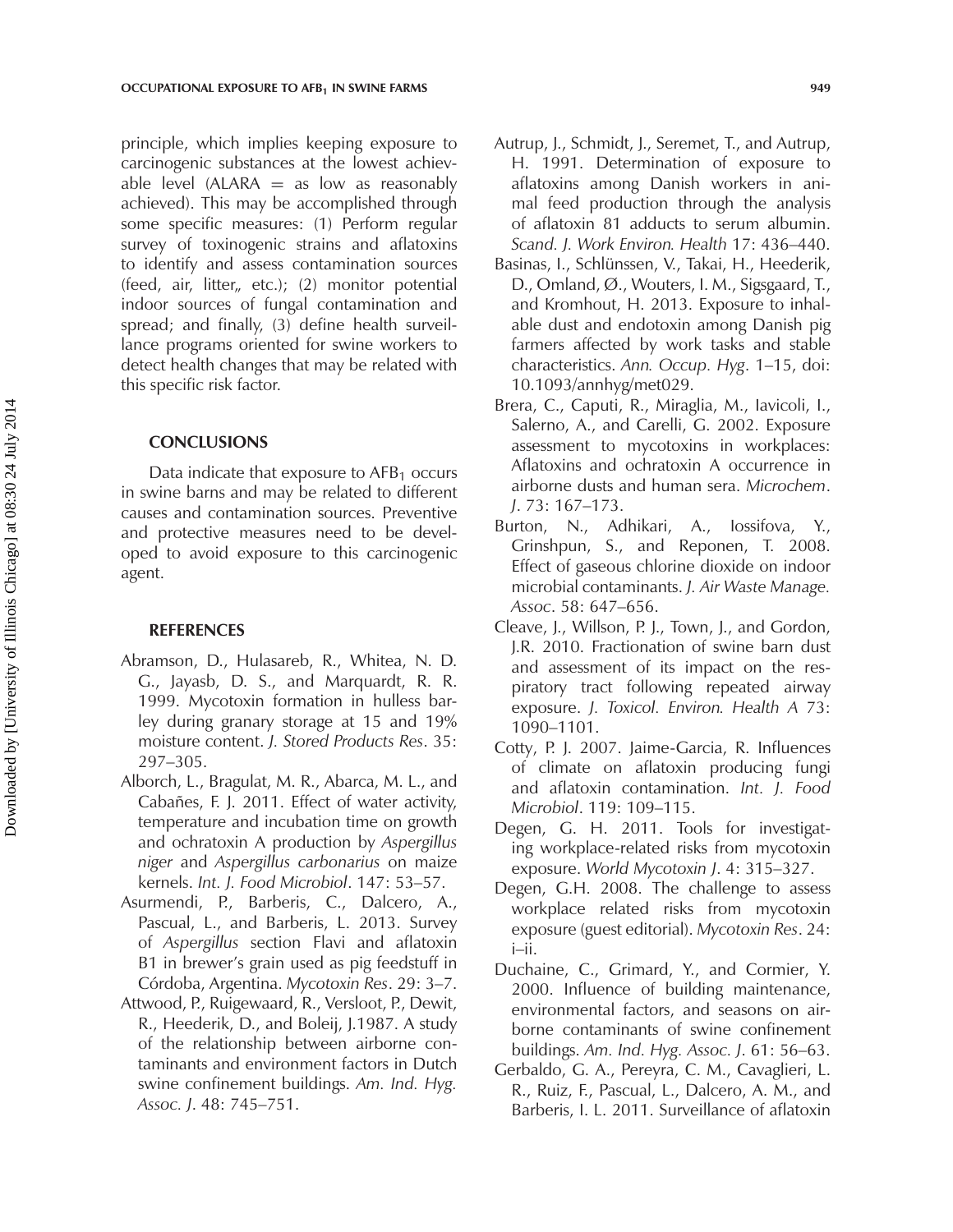and microbiota related to brewer's grain destined for swine feed in Argentina. *Vet. Med. Int*. article 912480.

- Gopalakrishnan, S., Harris, T. M., and Stone, M. P. 1990. Intercalation of aflatoxin B1 in two oligodeoxynucleotide adducts: Comparative 1H NMR analysis of d(ATCAFBGAT). d(ATCGAT) and d(ATAFBGCAT)2. *Biochemistry* 29: 10438–10448.
- Gowda, N. K. S., Swamy, H. V. L. N., and Mahajan, P. 2013. Recent advances for control, counteraction and amelioration of potential aflatoxins in animal feeds, aflatoxins. In *Recent advances and future prospects*, ed. M.i Razzaghi-Abyaneh. InTech. doi:10.5772*/*51779. Available at: http://www.intechopen. com/books/aflatoxins-recent-advancesand-future-prospects/recent-advances-forcontrol-counteraction-and-amelioration-ofpotential-aflatoxins-in-animal-feeds
- Halstensen, A. 2008. Species-specific fungal DNA in airborne dust as surrogate for occupational mycotoxin exposure? *Int. J. Mol. Sci*. 9: 2543–2558.
- Halstensen, A. S., Nordby, K. C., Elen, O., and Eduard, W. 2004. Ochratoxin A in grain dust—Estimated exposure and relations to agricultural practices in grain production. *Ann. Agric. Environ. Med*. 11: 245–254.
- Hayes, R. B., van Nieuwenhuize, J. P., Raatgever, J. W., and Ten Kate, F. J. 1984. Aflatoxin exposures in the industrial setting: An epidemiological study of mortality. *Food Chem. Toxicol*. 22: 39–43.
- Harting, J. R., Gleason, A., Romberger, D. J., Von Essen, S. G., Qiu, F., Alexis, N., and Poole, J. A. 2012. Chronic obstructive pulmonary disease patients have greater systemic responsiveness to ex vivo stimulation with swine dust extract and its components versus healthy volunteers. *J. Toxicol. Environ. Health A* 75: 1456–1470.
- Hoog, C., Guarro, J., Gené, G., and Figueiras, M. 2000. *Atlas of clinical fungi*, 2nd ed. Centraalbureau voor Schimmelcultures, Baarn, the Netherlands.
- Iyer, R. S., Voehler, M. W., and Harris, T. M.1994. Adenine adduct of aflatoxin

B1 epoxide. *J. Am. Chem. Soc*. 116: 8863–8869.

- Jo, W., and Kang, J. 2010. Exposure levels of airborne bacteria and fungi in Korean swine and poultry sheds. *Arch. Environ. Occup. Health*. 60: 140–146.
- Kabak, B., Dobson, A. D. W., and Var, I. 2006. Strategies to prevent mycotoxin contamination of food and animal feed: A review. *Crit. Rev. Food Sci. Nutr*. 46: 593–619.
- Kim, K., Ko, H., Kim, Y., and Kim, C. 2008. Assessment of Korean farmer's exposure level to dust in pig buildings. *Ann. Agric. Environ. Med*. 15: 51–58.
- Leong, Y., Latiff, A., Ahmad, N., and Rosma, A. 2012. Exposure measurement of aflatoxins and aflatoxin metabolites in human body fluids. A short review. *Mycotoxin Res*. 28: 79–87.
- L´etourneau, V., Nehm´, B., Meriaux, A., Mass, D., and Duchaine C. 2010. Impact of production systems on swine confinement buildings bioaerosols. *J. Occup. Environ. Hyg*. 7: 94–102.
- Lizárraga-Paulín, E. G., Moreno-Martínez, E., and Miranda-Castro, S. P. 2011. Aflatoxins and their impact on human and animal health: An emerging problem. In *Aflatoxins— Biochemistry and molecular biology*, ed. R. G. Guevara-Gonzalez. ISBN: InTech. doi:10.5772*/*26196. Available at: http:// www.intechopen.com/books/aflatoxins-bio chemistry-and-molecular-biology/aflatoxinsand-their-impact-on-human-and-animalhealth-an-emerging-problem
- May, S., Romberger, D. J., and Poole J. A. Respiratory health effects of large animal farming environments. *J. Toxicol. Environ. Health B* 15: 524–541.
- Mayer, S., Engelhart, S., Kolk, A. and Blome, H. 2008.The significance of mycotoxins in the framework of assessing workplace related risks. *Mycotoxin Res*. 24: 151–164.
- McConnell, I. R., and Garner, R. C. 1994. DNA adducts of aflatoxins, sterigmatocystin and other mycotoxins. *IARC Sci. Publ*. 125: 49–55.
- Mc Donnell, P. E., Coggins, M. A., Hogan, V. J., and Fleming, G. T. 2008. Exposure